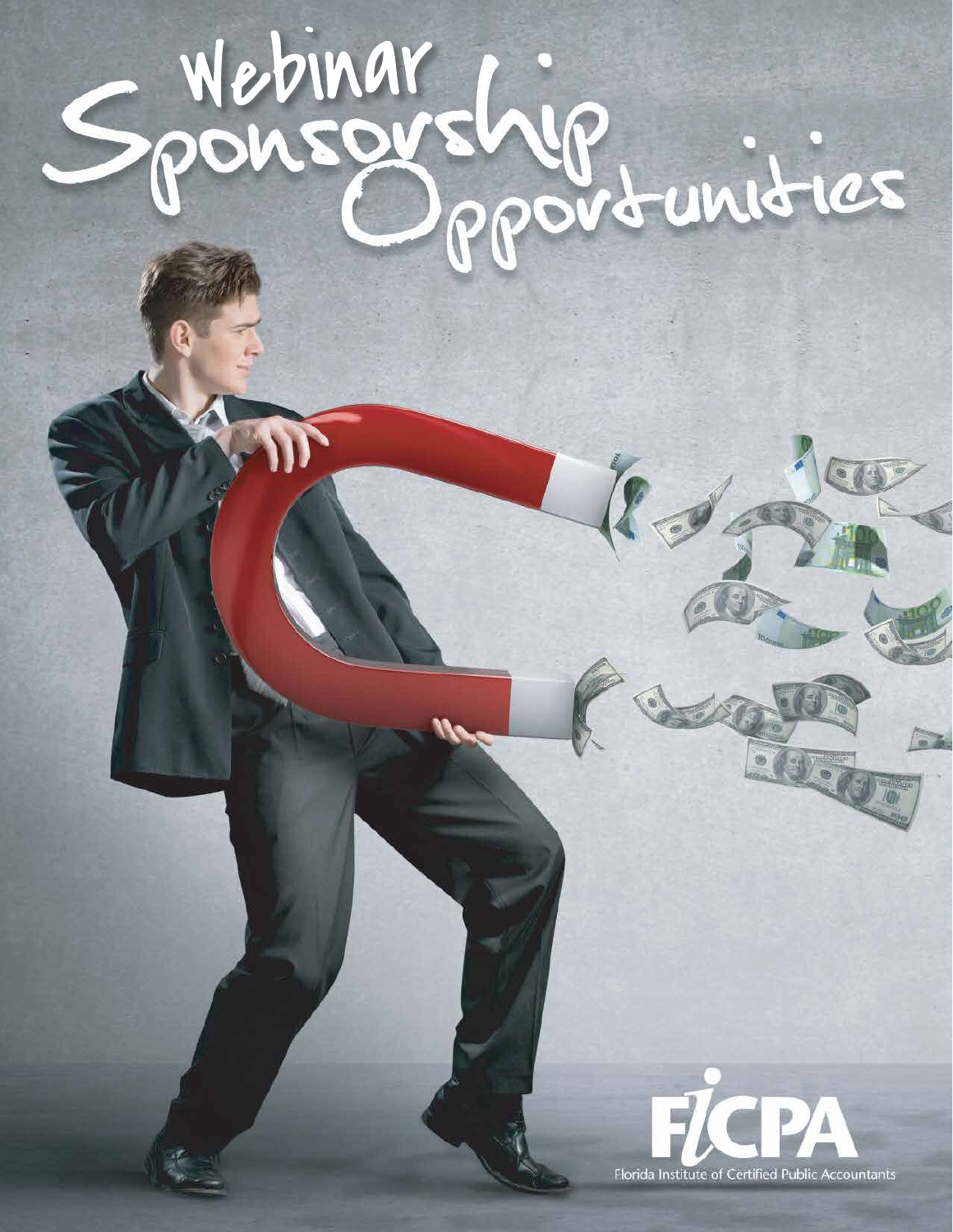## FICPA

## **Sponsor Application/Contract**

| Please write a 20-word description of your company's product(s) and/or service(s).<br>Your application cannot be processed without a description. Please type or print legibly. The FICPA reserves the right to edit your company's description.<br>,我们也不会有什么。""我们的人,我们也不会有什么?""我们的人,我们也不会有什么?""我们的人,我们也不会有什么?""我们的人,我们也不会有什么?""我们的人 |              |                                                                                                                                              |                                                                                                                         |  |
|--------------------------------------------------------------------------------------------------------------------------------------------------------------------------------------------------------------------------------------------------------------------------------------------------------------------------------------|--------------|----------------------------------------------------------------------------------------------------------------------------------------------|-------------------------------------------------------------------------------------------------------------------------|--|
| <b>Webinar Sponsorship Opportunity</b>                                                                                                                                                                                                                                                                                               | Fee (1 hour) | Fee (2 hour)                                                                                                                                 |                                                                                                                         |  |
| <b>Speaking Opportunity</b><br>$\Box$                                                                                                                                                                                                                                                                                                | \$1,200      | \$1,800                                                                                                                                      |                                                                                                                         |  |
| <b>Method of Payment</b><br>Payment in full must accompany this contract.<br><b>Payment Policy:</b>                                                                                                                                                                                                                                  |              |                                                                                                                                              | <b>Total Amount Due:</b>                                                                                                |  |
| Check enclosed in the amount of \$<br>$\Box$<br>make payable to " FICPA ".                                                                                                                                                                                                                                                           |              | Please charge my company-issued credit card:<br>⊔<br>Please charge my personal credit card:<br>$\Box$<br>$\square$ Visa<br>$\Box$ MasterCard | □ American Express<br>$\Box$ Discover<br><b>Card Validation Code:</b><br>(3 or 4 digit code located on the credit card) |  |
|                                                                                                                                                                                                                                                                                                                                      |              |                                                                                                                                              |                                                                                                                         |  |
| <b>Credit Card Billing Address:</b><br>(if different from above)                                                                                                                                                                                                                                                                     |              |                                                                                                                                              |                                                                                                                         |  |